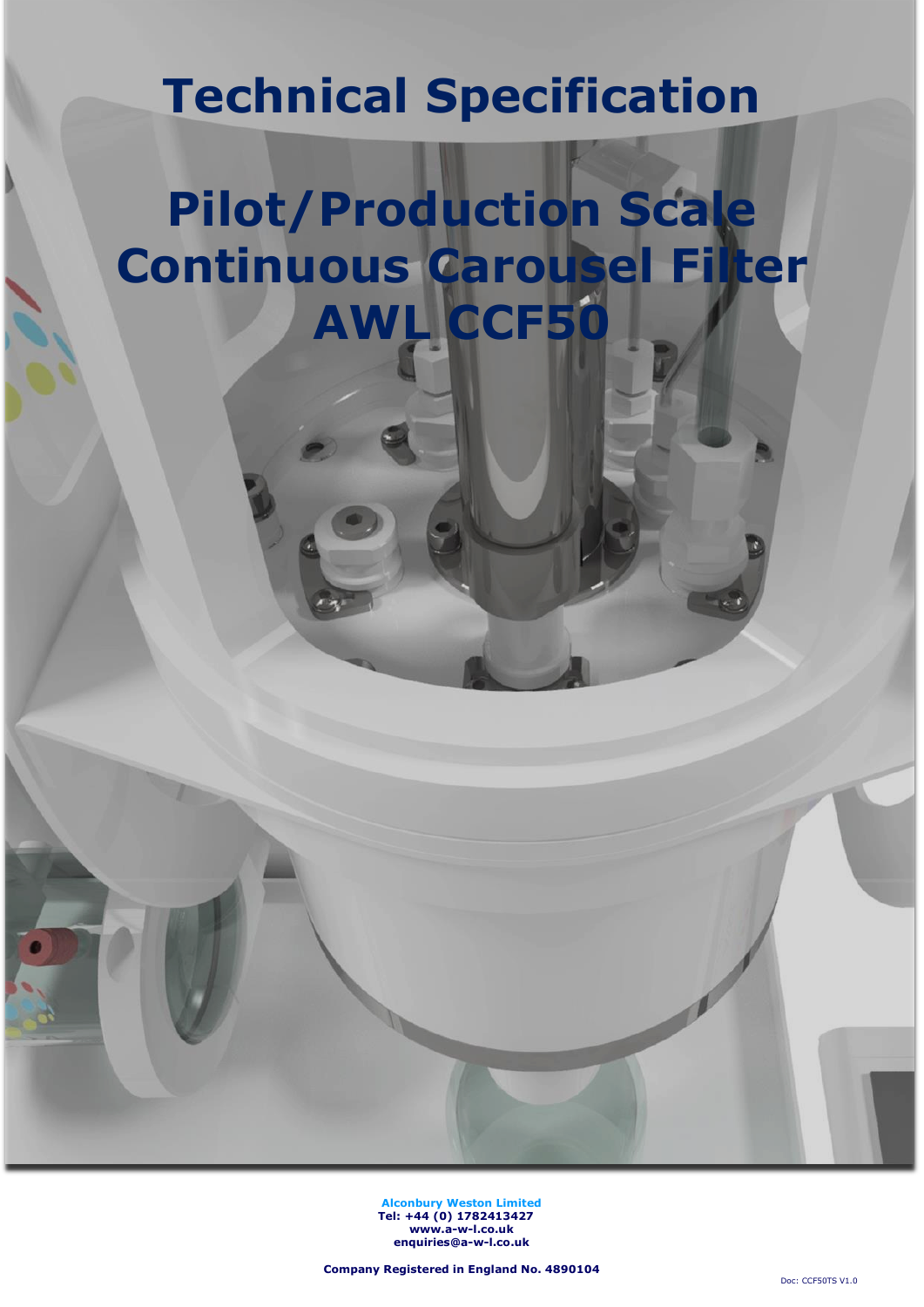

## **Overview:**

#### **System:**

The AWL Continuous Carousel Filter "CCF" has been designed to produce filtered and washed products in a continuous manner. The core technology is based on well-established Nutsche filtration, processing thin cakes in a fully automated system. The carousel is a series of hollow cylinders moved around a central axis to fixed processing stations. The CCF is supplied complete with all valves, pumps and vessels to allow for fully continuous operation, the user merely needs to connect to their vacuum and compressed air supplies.

The standard supply consists of a support structure with the following main components; slurry buffer tank, solvent wash tank (x2), wash solvent pumps (x2), Wash-in-Place "WIP" tank, WIP pump, carousel filter, filtrate receiver (x1), solids discharge chute terminated with a tri-clamp outlet flange, and a PLC / touch screen control system. The filter carousel consists of five 50 mm diameter, 400 ml capacity filtration chambers. The carousel and filter base have been designed to be easily removed for thorough manual cleaning if required.

This system is designed for use in a safe area and is not suitable for an ATEX environment.

#### **Carousel Filtration:**

The DN50 CCF is a pilot/production scale continuously operating filter. It is capable of automatic filtering, washing, deliquoring and discharge of filtered solids. Integrated wash-inplace (WIP) is included. Solid-liquid separation is by means of vacuum over a sintered multilayer filter plate. Industrial standard multilayer filter plate material is available in various micron ratings, from 2 to 40 microns. The system operates by applying vacuum to all filtration chambers simultaneously, deliquoring the cake in each port. Filtration and washing control are based on calibrated pump times and vacuum times.

## **Functionality:**

The following functions are included in the supply:

- Auto transfer function from external reactor/crystalliser
- Auto wash solvent dosing systems (x2) and Auto WIP dosing system
- Adjustable filtration and wash parameters
- Filtrate receiver with auto-drain feature
- Auto data population, recall and presentation
- Auto WIP sequence, triggered by pressure differential
- End-of-Day automated cleaning routine
- Easily removable filter base and carousel for further manual cleaning if necessary

#### **Process Sequence:**

First, the slurry is transferred from the jacketed, agitated buffer vessel into a charge vessel via vacuum transfer. The slurry volume is then dispensed into the first port of the carousel. The carousel rotation is controlled by a servo motor which indexes the carousel ports to fixed processing stations. The process sequence for each port position is as follows:

- Port Position 1: Solid-liquid separation
- Port Position 2: Solvent Wash
- Port Position 3: Solvent Wash (optional)
- Port Position 4: Final Deliquor
- Port Position 5: Cake Discharge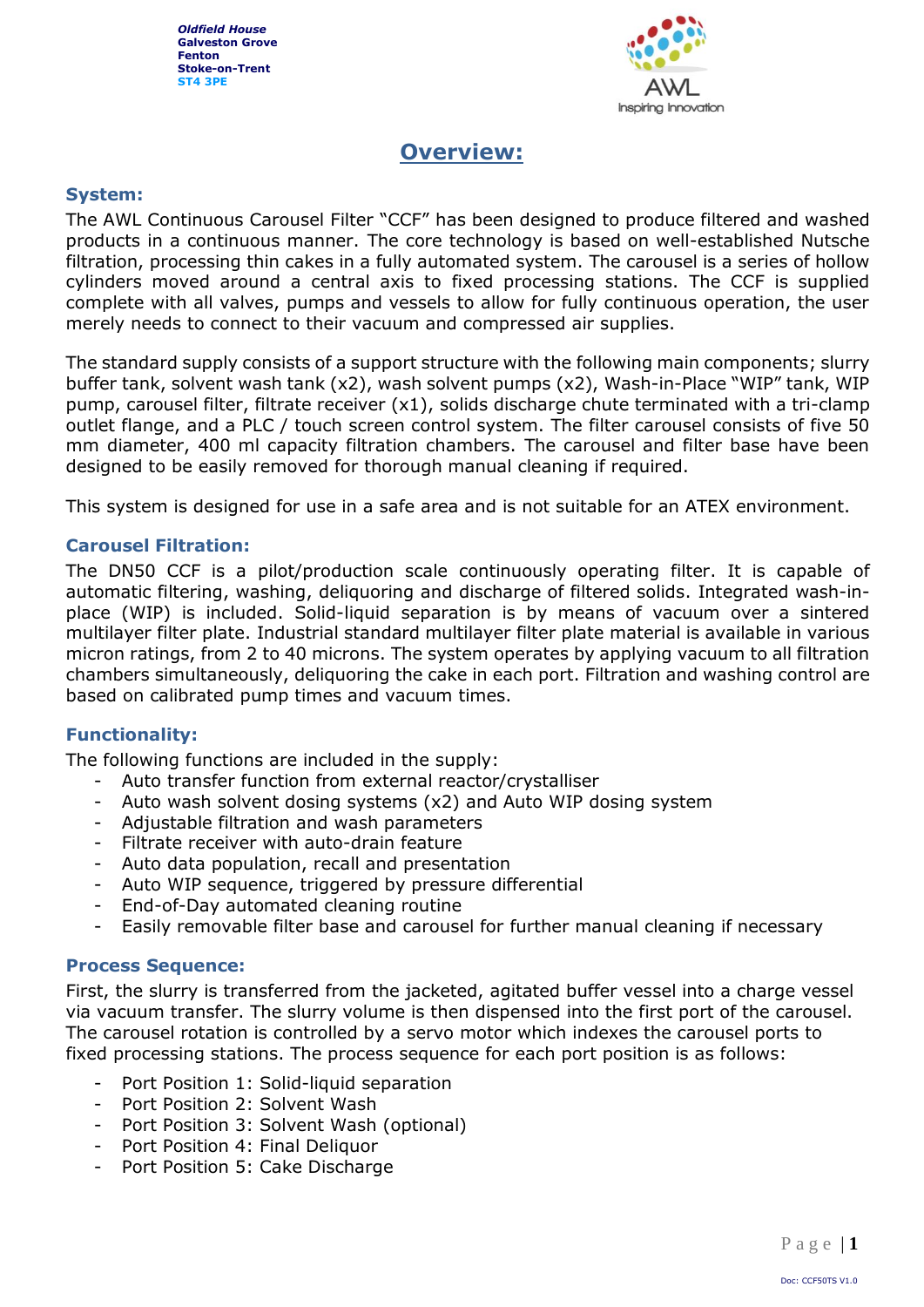

## **Modes of Operation:**

- Production Mode: Maximum throughput operation including automatic solid-liquid separation and dosing of wash solvents.
- Manual Mode: All valves, pumps and operations can be controlled manually via the touch screen control panel
- End-of-Day WIP: The filter internals can be cleaned by an automated wash-in-place sequence which sprays the carousel filter using the WIP pump system. The filter system is flooded and drained to remove residual material.

## **Interfacing with upstream processing:**

The filtration system is designed to accept slurry from a batch or continuous source. It can operate as a stand-alone unit or interface directly with a reactor or crystalliser. Vacuum valves are provided to allow auto-transfer in from an upstream process.

## **Process Vessels:**

6 process vessels are provided with the system.

- 2 Litre capacity jacketed, agitated slurry buffer vessel
- 450 ml capacity jacketed slurry dosing vessel
- 2 Litre capacity Wash Vessel  $(x2)$  complete with peristaltic pump
- 2 Litre capacity WIP Vessel complete with peristaltic pump
- 3.5 Litre capacity Filtrate/WIP Receiver vessel

Vessels are manufactured from borosilicate 3.3 glass.

The 3.5 L capacity receiver vessels act as a buffer for the filtrate and wash waste from the system. The auto drain sequence is managed by the onboard control system. It is the end user's responsibility to connect the receiver outlets to the appropriate waste/collection stream.

## **PLC / Control System:**

The control system consists of a pre-programmed PLC system, 9" touch screen, safety circuits and power isolator. Controls are enclosed within the framework of the Carousel Filter and the HMI touch screen is housed in a separate Local Operating Panel. DCS remote access / control is available.

#### **Support Structure:**

The CCF and ancillary process vessels are mounted on a self-supporting 304 stainless steel mobile framework and mounted on four castors. Utility connections (compressed air, vacuum, nitrogen(optional), electrical supply) are provided to the side of the structure.

## **Overall Dimensions / Weight:**

Approximate Weight: 750 kg (complete system) Dimensions: 1600mm Wide x 1400mm Deep x 2400 mm High The above dimensions are the footprint of the filter unit. Minimum of 1700 mm x 1500 mm advised to allow for connection of services.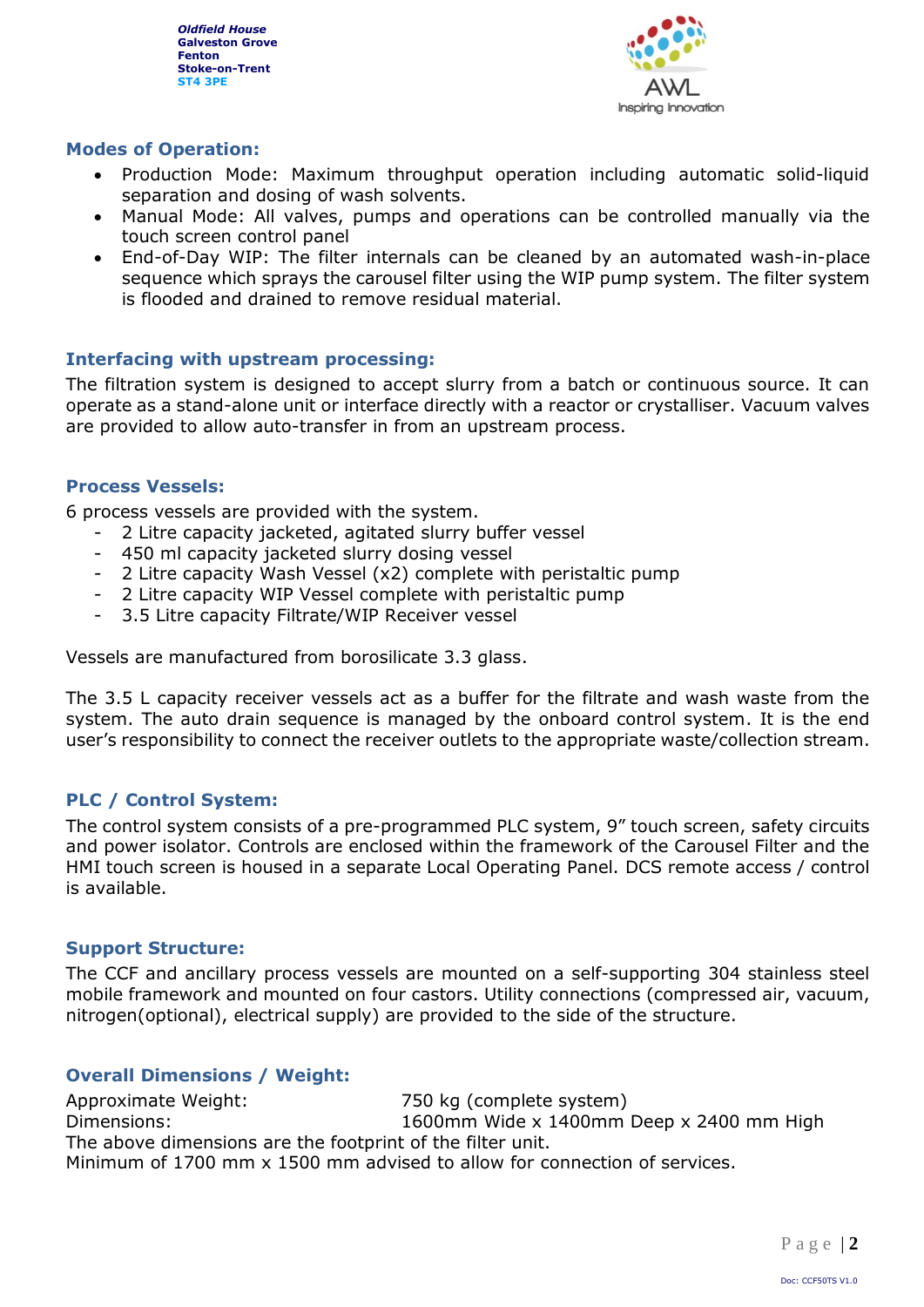

## **General arrangement of the CCF50**



(Blue solids collection vessel is for information only)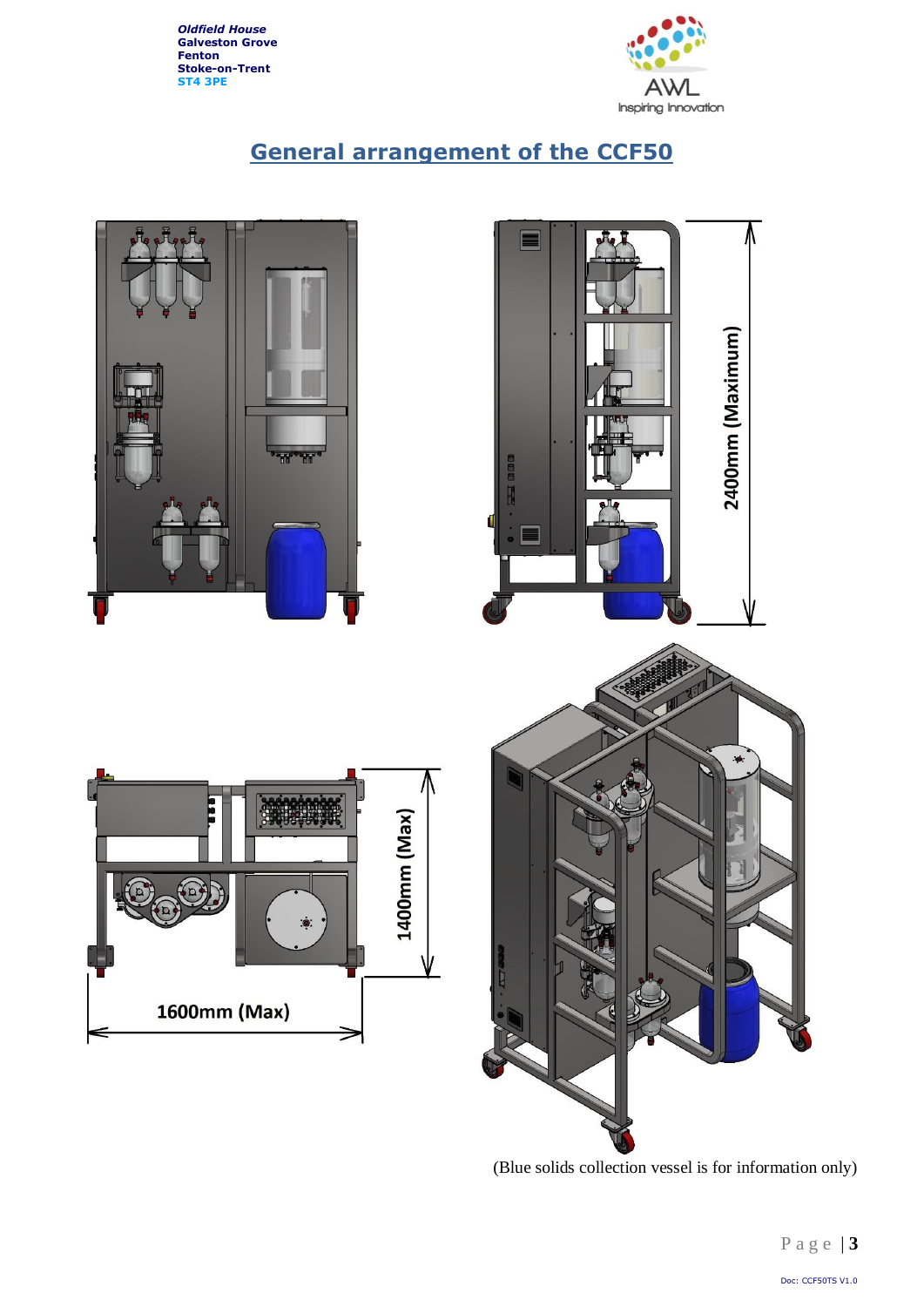

## **System Configuration**



## **Typical configuration of a CCF50**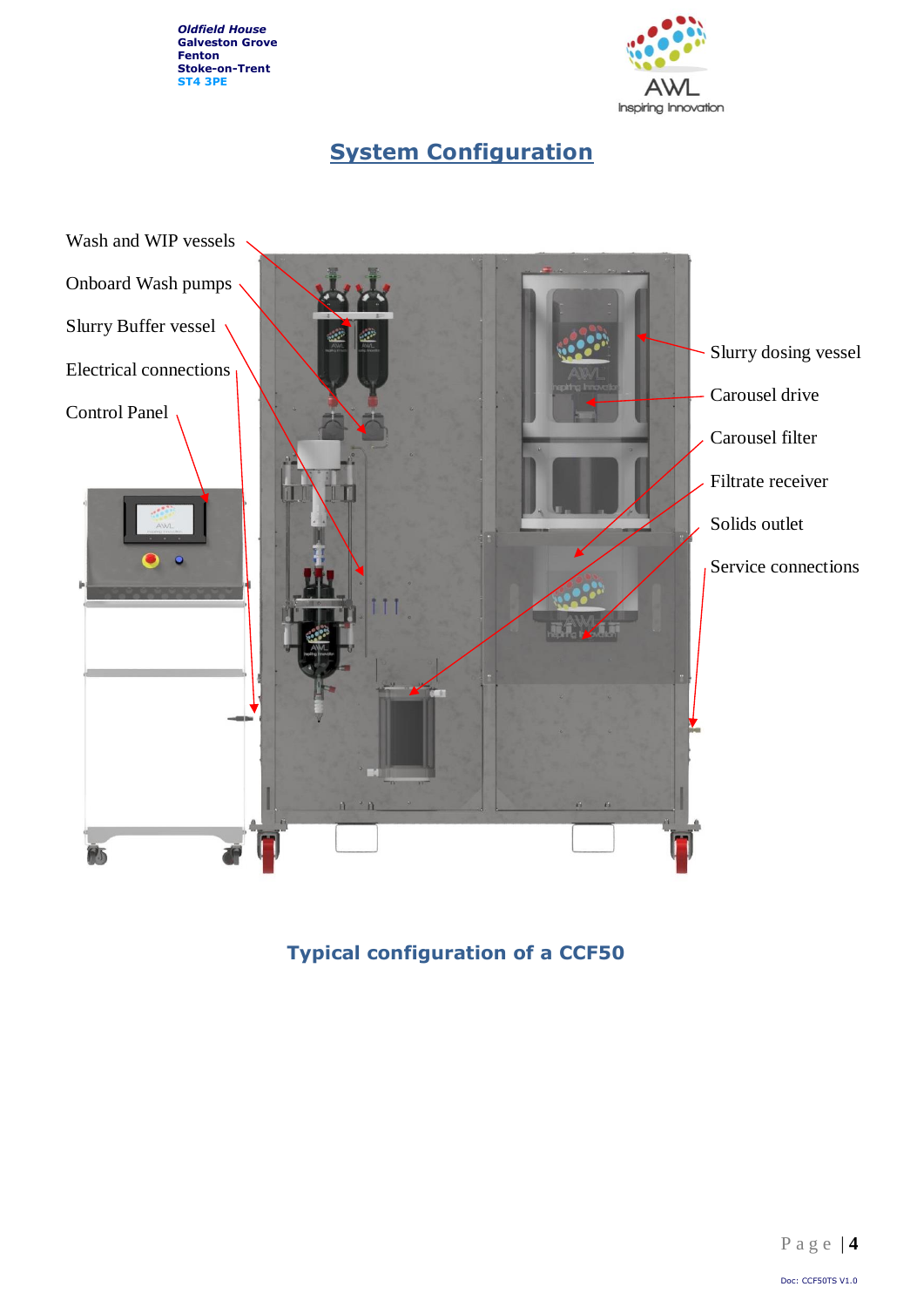

## **Process Section - Operating Parameters & Design Criteria:**

### **Filter:**

Temperature Range: 0°C to +100°C Design Pressure:  $-1.0$  Bar to +50 mBar

Design Principle: Sound Engineering Practice Material of Construction: Wetted parts - 316L, PTFE, Polypropylene, PEEK, FEP Filter plates (standard) Sintered Mesh 20 micron, 5 layer, 316L (other filter plates available on request)

#### **Process Vessels:**

Temperature Range: 0°C to +100°C Design Pressure:  $-1.0$  Bar to  $+50$  mBar Material of Construction: Borosilicate 3.3 Glass

Design Principle: Sound Engineering Practice

#### **Process Valves and Pipe work:**

Process Valves: Wetted parts - PTFE / PEEK, FFKM, 316L, silicone Pipe work: FEP, PTFE Fittings: The PFA, PTFE, Polypropylene, 316L

### **Typical flow rates:**

Typical Slurry flow rate From 15 l/hr to 30 l/hr Slurry (Chemistry dependent) Typical Solids throughput From 3 to 6 kg/hr Solids (Chemistry dependent) (Based on 20% Solid Loading)

#### **Service Requirements:**

Electrical Specifications: 1 phase, N and Bonded Earth, 230 Volts, 50 Hz, 16 Amps

(local geographical variations to be discussed)

Compressed Air specifications: 4-6 bar compressed air @ 10 l/min

Vacuum Specifications: A vacuum supplies capable of >900 mbar vacuum and >40 l/min flow rate and a solvent compatible pump and liquid trap

Nitrogen Specifications (optional): typically 120 l/min (for deliquoring with N<sup>2</sup> blanket)

All Utility connections are provided on the side of the structure.

*NOTES: - All pressures in this document are stated as bar gauge*

*<sup>-</sup> Flow rates are chemistry dependent*

*<sup>-</sup> Carousel is not actively cooled; filtration, washing, de-liquoring take place at ambient temperatures*

*<sup>-</sup> Alternative wetted parts can be made available to suit user chemistry*